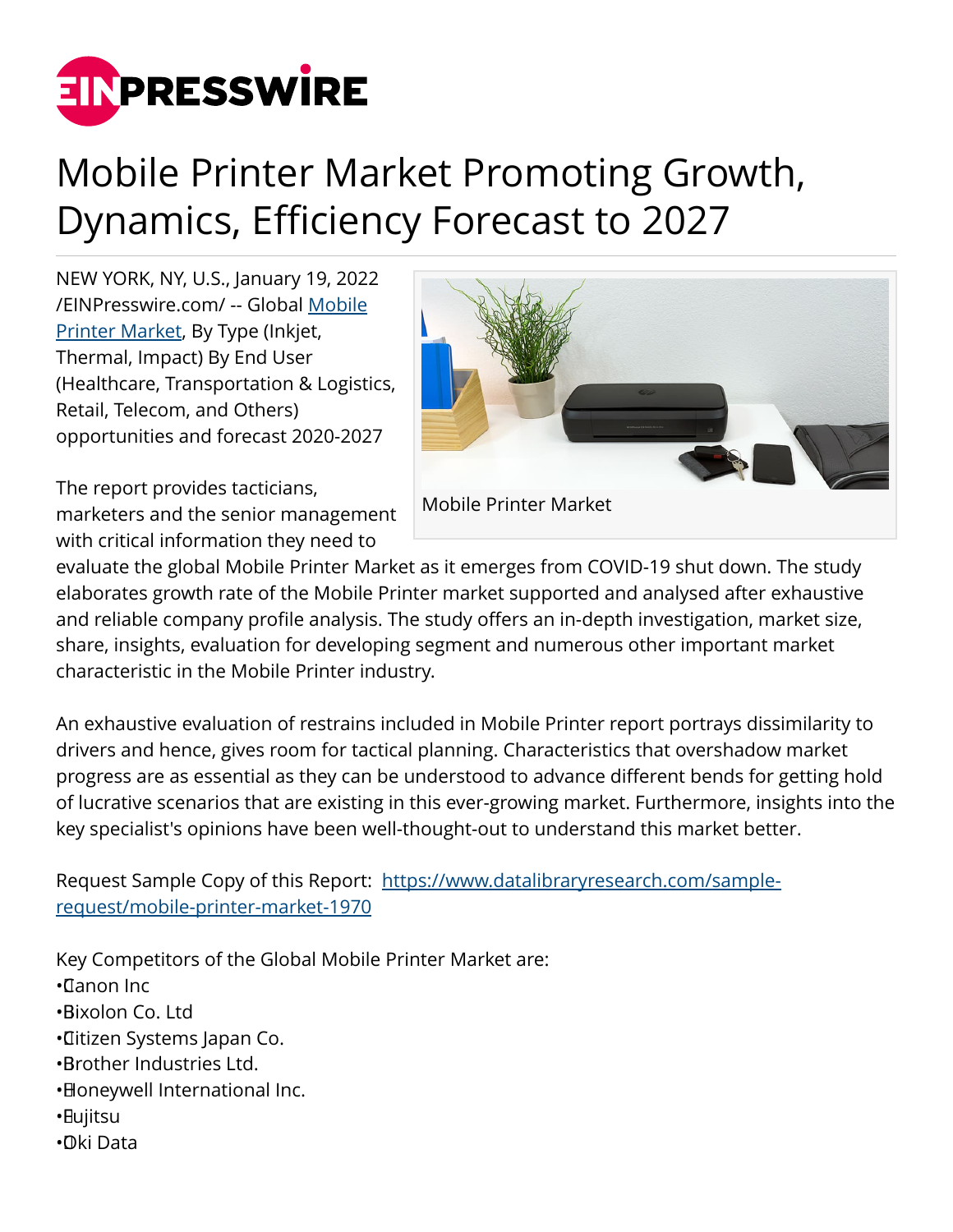- • Hewlett Packard Enterprise Development LP
- • Sato Holdings Corporation
- • Polaroid Corporation
- • Star Micronics
- • Printek LLC
- • Toshiba Tec Corporation
- • ZEBRA Technologies

Intended Audience:

The report is envisioned for;

- Product Manufacturers/Distributors
- Technology Providers
- IT Companies
- Government Organizations
- For Overall Market Analysis
- Competitive Analysis

## Impact of COVID

The epidemic has disturbed the development in many nations in several domains. Influence of the COVID-19 epidemic continued to be adverse for major key players in the Mobile Printer market. However, many producers are experiencing difficulty due to the supply chain disruptions caused by Lockdown in different countries in third quarter. Though, harmful impact is being slightly remunerated by some means with use of numerous distribution options and the online channels.

## Report Scope:

Based on the regional and country-level analysis, the Mobile Printer market has been characterised as follows:

North America, Canada, U.S. Europe, U.K., France, Italy, Germany, Spain, Russia, Rest of Europe, Asia-Pacific, Japan, China, South Korea, India, Australia, Rest of APAC, Latin America, Argentina, Mexico, Brazil, Middle East and Africa, Saudi Arabia, UAE, South Africa, Rest of MEA.

North America reported the largest share of income in 2020, and is expected to maintain its supremacy from 2021 to 2027, due to many developments related to the Mobile Printer. However, Asia-Pacific is projected to register the uppermost CAGR over the calculation period, owed to upsurge in sum of invention launches, increase in request for products and development in expenditure as well as expansion in awareness about numerous novel products that can substitute the conservative Mobile Printer products in the region.

# Which market dynamics affect the business?

The study provides point-by-point valuation of market by containing the data on numerous viewpoints which include recent trends, drivers, limits, threats, challenges and forthcoming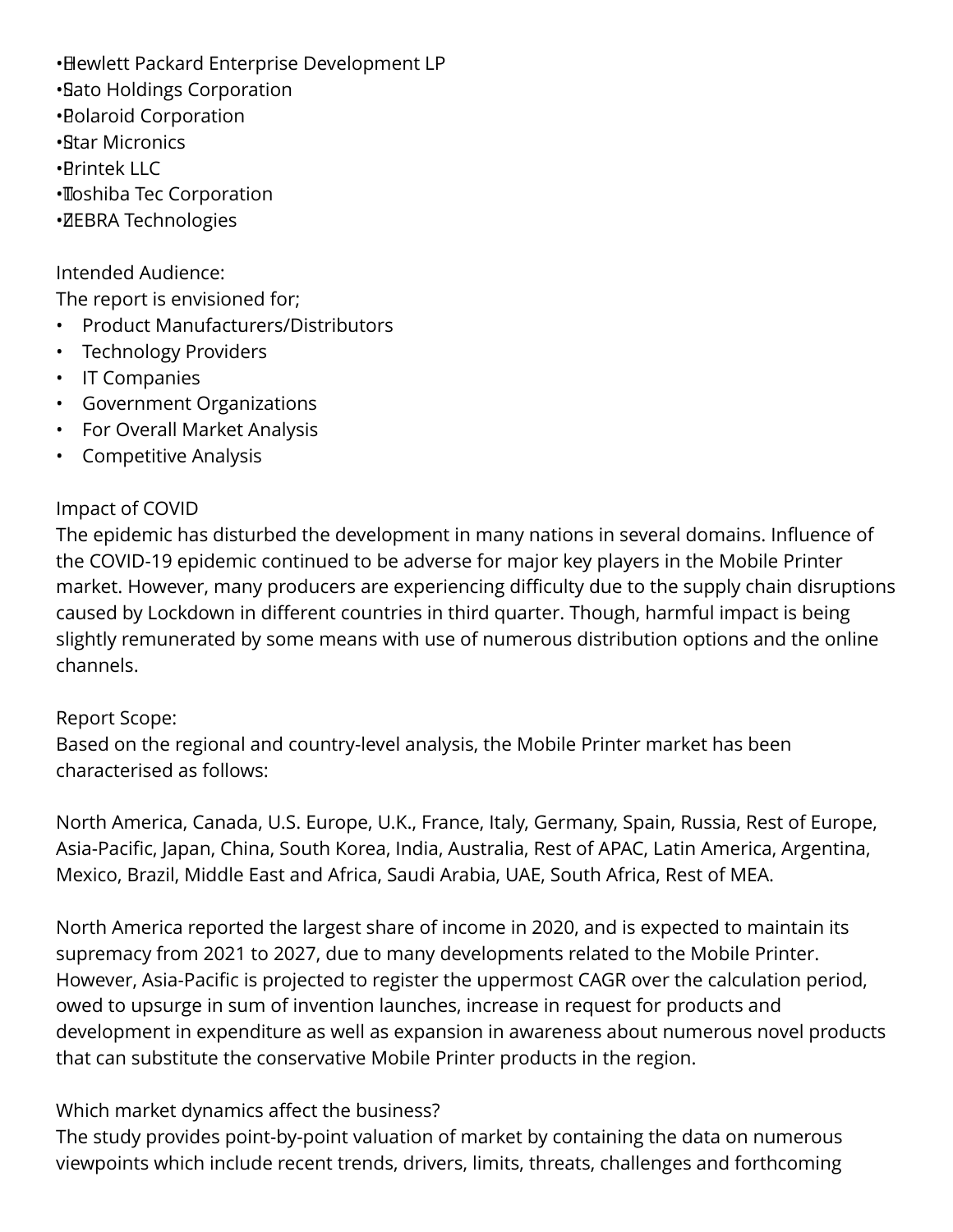prospects. The data can provision partners with subsiding on appropriate selections prior to contributing.

## Segment analysis

The research study has combined analysis of varied factors that complement market's growth. It presents challenges, drivers, trends, and restraints, that modify market in any negative or positive manner. This section also offers scope of varied sections and applications that can probably influence Mobile Printer market in near future. The detailed information is built on several current trends and noteworthy historic indicators.

For More Information or Query or Customization Before Buying, Visit: <https://www.datalibraryresearch.com/enquiry/mobile-printer-market-1970>

### Key Findings

The study delivers an in-depth analysis of global Mobile Printer market with most recent trends and most probable future estimations from 2021 to 2027 to explicate the looming investment pockets.

Inclusive analysis of factors that drive, restrict or challenge the Mobile Printer market growth is provided.

Documentation of numerous factors instrumental in shifting the market state, rise in predictions, and documentation of the important companies that can move this market on the worldwide and regional scale are included.

Major players are profiled and the strategies are considered thoroughly to understand competitive outlook of Mobile Printer market.

### Reasons to Purchase

• Gain actual global outlook with the most comprehensive study available on the Mobile Printer market covering 30+ countries.

- • Generate regional and country approaches based on the local data and analysis.
- • Recognize growth segments for various investment.

• Outpace rivalry using forecast data and recent and potential future drivers and trends contribution the current market.

- • Understand customers based on newest market study results.
- • Benchmark the performance against various key competitors.
- Exploit relationships between the crucial data sets for improved strategizing.

• Suitable for supporting outside and inside presentations with dependable and superior data and study

Topic's you may be interested: [Structured Cabling Market](https://www.datalibraryresearch.com/reports/structured-cabling-market-1974) Opportunities and Forecast 2020-2027